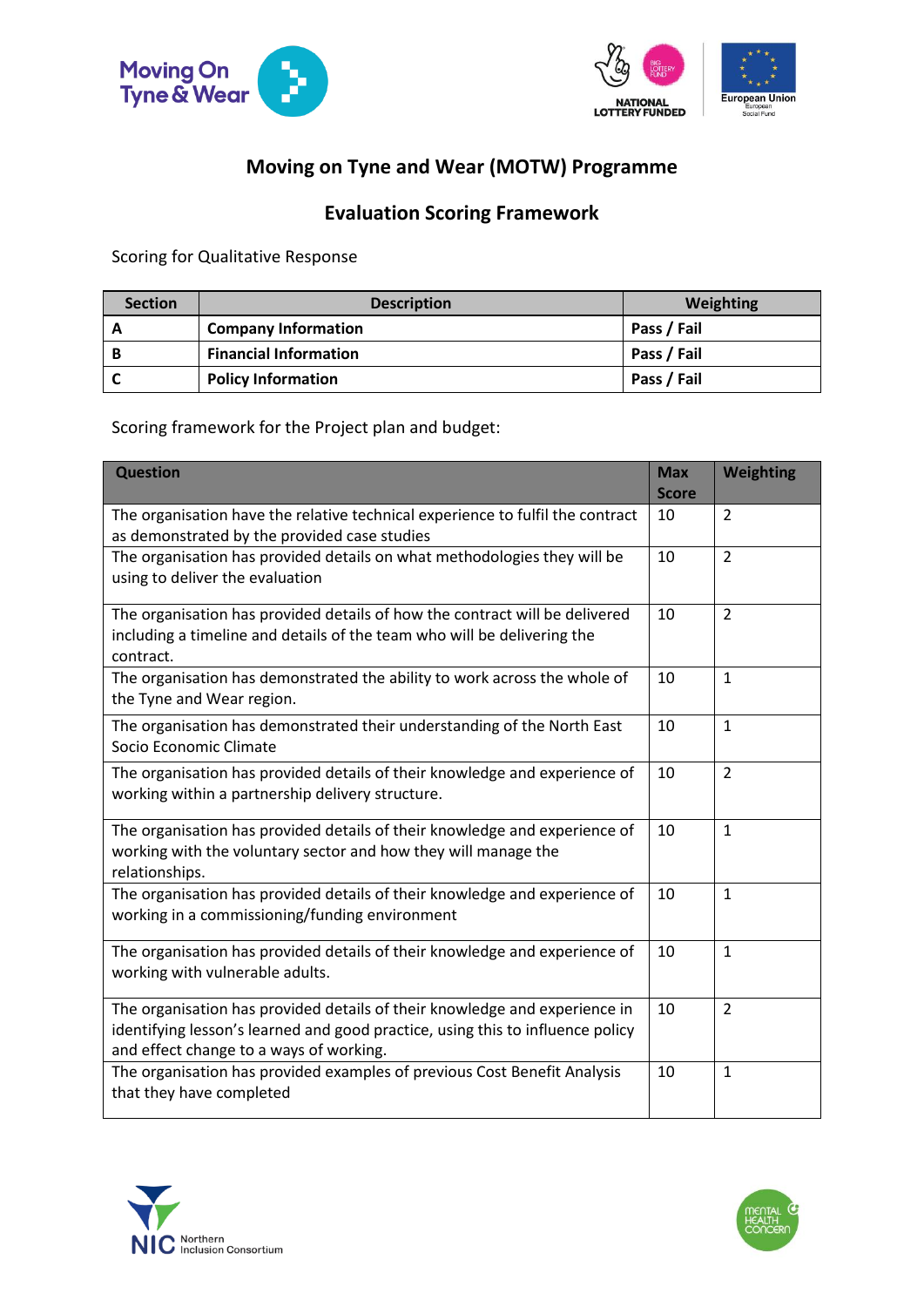



| The organisation has provided details of the added value they could bring to<br>the evaluation | $\vert$ 10 |  |
|------------------------------------------------------------------------------------------------|------------|--|
| The organisation has provided a detailed budget that shows value for<br>money                  | 10         |  |

## Scoring framework for additional presentation stage

| <b>Question</b>                                                           | <b>Max</b>   | <b>Weighting</b> |
|---------------------------------------------------------------------------|--------------|------------------|
|                                                                           | <b>Score</b> |                  |
| The presentation demonstrated the organisations skills and experience and | -10          |                  |
| provideds the client with assurance the evaluation would be delivered     |              |                  |
| successfully.                                                             |              |                  |

Each question will be scored between 0 and 10, with the following scoring guidelines applied:

| <b>Score</b> | <b>Term</b>  | <b>Typical Characteristic</b>                                                                                                                                                                                                                                                             |
|--------------|--------------|-------------------------------------------------------------------------------------------------------------------------------------------------------------------------------------------------------------------------------------------------------------------------------------------|
| $0 - 1$      | Unacceptable | No response or extremely limited response. Response inconsistent and/or<br>unworkable and/or does not address the Client's requirements. Shows<br>extremely limited understanding of, and/or extremely inappropriate<br>approach to, the matter in question.                              |
| $2 - 3$      | Poor         | Response is limited and is lacking in relation to a significant proportion of<br>material elements, is unworkable and/or inconsistent and only partially<br>meets the Client's requirements. Shows limited understanding of, and/or<br>inappropriate approach to, the matter in question. |
| $4 - 5$      | Satisfactory | Response broadly responds to the Client's requirements at a reasonable<br>standard. Shows reasonable understanding of, and/or acceptable approach<br>to, the matter in question.                                                                                                          |
| $6 - 7$      | Good         | Response meets the Client's requirements at a high standard and exceeds<br>them in one or two respects. Shows very sound understanding of, and<br>appropriate approach to, the matter in question.                                                                                        |
| $8 - 9$      | Very Good    | Response meets the Client's requirements at a very high standard and<br>exceeds them in a number of respects. Shows extremely sound<br>understanding of, and highly appropriate approach to, the matter in                                                                                |